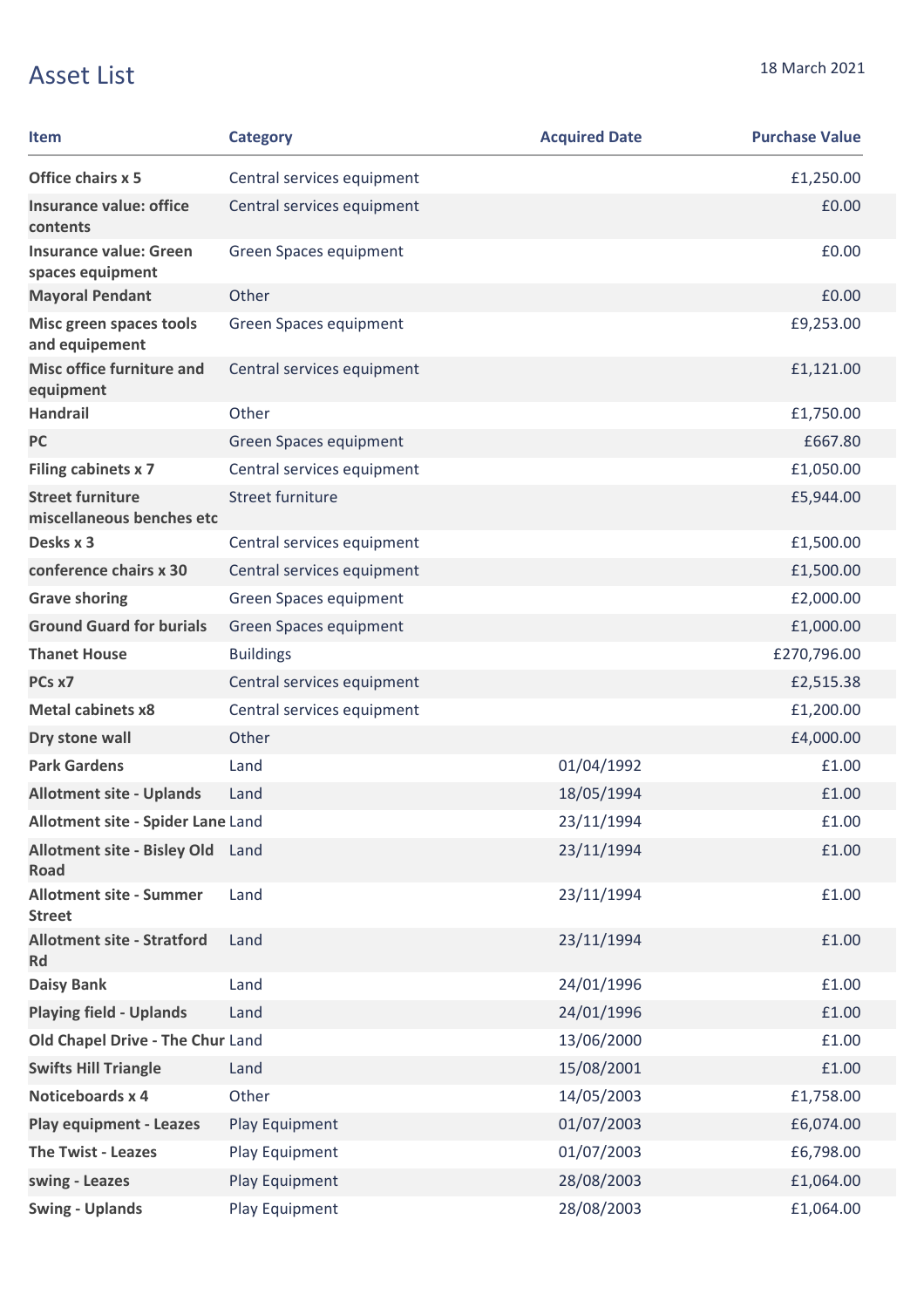| Item                                            | <b>Category</b>               | <b>Acquired Date</b> | <b>Purchase Value</b> |
|-------------------------------------------------|-------------------------------|----------------------|-----------------------|
| <b>Summer Crescent wildlife</b><br>area         | Land                          | 03/03/2004           | £1.00                 |
| Parliament St burial ground Land                |                               | 17/06/2004           | £1.00                 |
| Rockblock Maze - Uplands Play Equipment         |                               | 01/04/2005           | £15,297.00            |
| <b>Information panels -</b><br><b>Cemetery</b>  | Other                         | 25/05/2005           | £2,125.00             |
| <b>Holding bays</b>                             | Green Spaces equipment        | 15/08/2005           | £4,672.00             |
| Play equipment - various -<br>Daisy bank        | Play Equipment                | 07/08/2006           | £16,930.00            |
| Lower Street green space                        | Land                          | 16/10/2007           | £6,000.00             |
| Play equipment - various -<br><b>Uplands</b>    | Play Equipment                | 22/11/2007           | £12,316.00            |
| shed - cemetery                                 | <b>Buildings</b>              | 11/12/2007           | £5,491.00             |
| <b>Long Ground</b>                              | Land                          | 27/01/2009           | £75,000.00            |
| <b>Trinity Pocket Park</b>                      | Land                          | 27/03/2009           | £18,000.00            |
| Play equipment - various -<br><b>Uplands</b>    | Play Equipment                | 31/03/2009           | £26,600.00            |
| <b>MUGA - Uplands</b>                           | Play Equipment                | 29/07/2009           | £15,295.00            |
| <b>Rotary mower</b>                             | Green Spaces equipment        | 20/10/2010           | £1,175.00             |
| <b>Lansdown Hall</b>                            | <b>Buildings</b>              | 17/11/2010           | £183,943.00           |
| salt/grit bins x 12                             | Other                         | 15/02/2011           | £1,647.00             |
| <b>Mowing Deck</b>                              | <b>Green Spaces equipment</b> | 17/10/2011           | £1,310.00             |
| Loader                                          | Green Spaces equipment        | 17/10/2011           | £2,255.00             |
| <b>Tractor - WX61GHH</b>                        | Vehicle                       | 17/10/2011           | £9,710.00             |
| <b>Grave shoring</b>                            | Green Spaces equipment        | 29/02/2012           | £1,000.00             |
| RTV - WX12 EBM                                  | Vehicle                       | 28/03/2012           | £11,030.00            |
| Play equipment                                  | Play Equipment                | 03/07/2012           | £5,000.00             |
| Play equipment                                  | Play Equipment                | 24/08/2012           | £4,368.00             |
| <b>Telephone Kiosk</b>                          | Other                         | 25/08/2012           | £1.00                 |
| <b>Land at Bank Gardens</b>                     | Land                          | 01/10/2014           | £1.00                 |
| Pick-up - DS11LGW                               | Vehicle                       | 05/01/2015           | £9,995.00             |
| <b>Basket swing - Daisy Bank</b>                | Play Equipment                | 29/01/2015           | £3,987.00             |
| <b>Christmas lights</b>                         | Other                         | 09/04/2015           | £4,560.00             |
| Shares in Biodynamic Land Other<br><b>Trust</b> |                               | 08/07/2015           | £500.00               |
| <b>Lansdown Hall extension</b>                  | <b>Buildings</b>              | 31/03/2016           | £190,467.00           |
| <b>Electric Bike</b>                            | Green Spaces equipment        | 18/11/2016           | £1,021.89             |
| Roundabout                                      | Play Equipment                | 17/02/2017           | £3,826.00             |
| <b>Stroud Cemetery</b>                          | Land                          | 31/03/2017           | £1.00                 |
| <b>Bank Gardens</b>                             | Land                          | 31/03/2017           | £1.00                 |
| <b>Sims Clock</b>                               | <b>Buildings</b>              | 31/03/2017           | £1.00                 |
| <b>Brushcutter</b>                              | Green Spaces equipment        | 05/04/2017           | £680.00               |
| <b>Battery</b>                                  | Green Spaces equipment        | 05/04/2017           | £700.00               |
| <b>Brushcutter</b>                              | Green Spaces equipment        | 05/04/2017           | £680.00               |